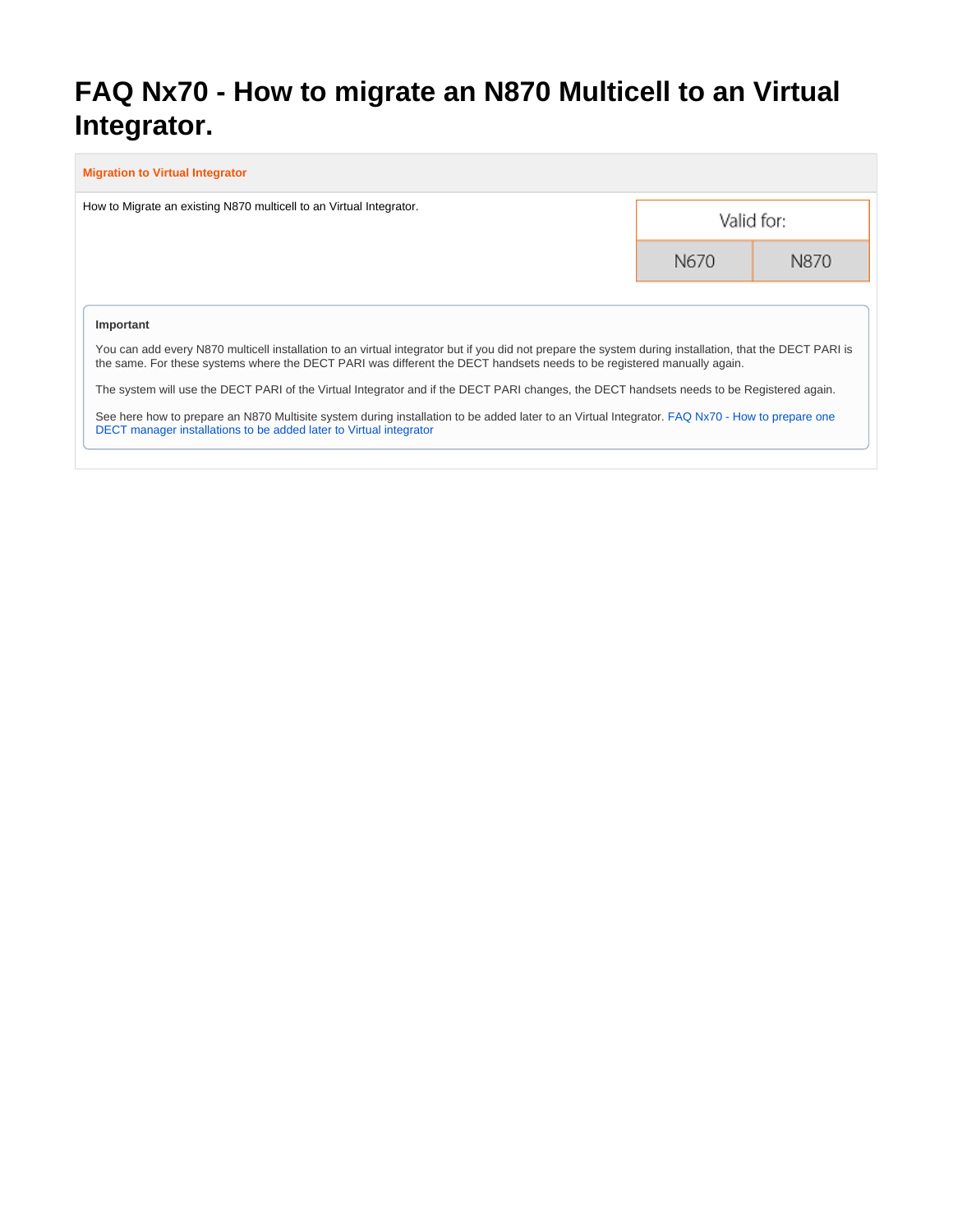## **Export the base station and handset configuration**

Export the base station configuration.

In the web-interface go to: **SETTINGS - Base stations - Administration**.

|           | Giqaset                    |           |                                                                      |                     |                      |                  |                                 |        | Gigaset N870 IP PRO    |
|-----------|----------------------------|-----------|----------------------------------------------------------------------|---------------------|----------------------|------------------|---------------------------------|--------|------------------------|
|           | <b>Q</b> SETTINGS          |           | <b>i</b> STATUS                                                      |                     |                      |                  |                                 | ? Help | <b>■ Logout</b>        |
|           | <b>A</b> Network           | >         | <b>Connected base stations</b>                                       |                     |                      |                  |                                 |        |                        |
| $\bullet$ | <b>DECT Manager</b>        | ゝ         |                                                                      |                     | $Q$ Search in $\sim$ | Match whole word |                                 |        |                        |
|           | <b>&amp;</b> Base stations | $\bullet$ | Search                                                               |                     |                      |                  |                                 |        | $\bullet$ View $\star$ |
|           | Administration             |           | <b>MAC address</b><br>$\checkmark$                                   | <b>Base station</b> | <b>RPN</b>           | <b>DM Name</b>   | <b>FW</b>                       |        | <b>Status</b>          |
|           | Synchronisation            |           | 7c2f80f68993<br><b>CONTRACT</b><br>$\checkmark$                      | LocalBS             | 02                   | local            | V2.11.0 (V2.11.0+build.a546b91) |        | Sync                   |
| $\bullet$ | Provider or PBX profiles   |           |                                                                      |                     |                      |                  |                                 |        | 10 entries $\sim$      |
| $\Box$    | <b>Mobile devices</b>      | ×         | $\triangle$ Export $\parallel$ $\triangle$ Import<br><b>自</b> Delete |                     |                      |                  |                                 |        |                        |

Select all **DECT base stations** and click on **Export**. Save the file to your PC.

Export the DECT handset configuration.

In the web-interface go to: **SETTINGS - Mobile devices - Administration**.

|           | gaset                           |           |                                                 |                 |                                          |          |             |   |              | <b>Gigaset N870 IP PRO</b> |  |
|-----------|---------------------------------|-----------|-------------------------------------------------|-----------------|------------------------------------------|----------|-------------|---|--------------|----------------------------|--|
|           | <b>Q</b> SETTINGS               |           | <b>i</b> STATUS                                 |                 |                                          |          |             |   |              | ? Help<br><b>■ Logout</b>  |  |
|           | <b>A</b> Network                | ⋗         | <b>Mobile devices</b>                           |                 |                                          |          |             |   |              |                            |  |
| $\bullet$ | <b>DECT Manager</b>             | ⋗.        |                                                 |                 |                                          |          |             |   |              |                            |  |
|           | <b>&amp;</b> Base stations      |           | Search                                          |                 | $Q$ Search in $\sim$<br>Match whole word |          |             |   |              | $\bullet$ View $\sim$      |  |
| $\bullet$ | <b>Provider or PBX profiles</b> |           | $\vee$ IPUI                                     | <b>Username</b> | <b>Display name</b>                      | Location | <b>DECT</b> |   | $SIP - Type$ | <b>FW</b>                  |  |
|           | $\Box$ Mobile devices           | $\bullet$ | <b>SALE</b><br>026006d6b6<br>$\checkmark$       | 1005            | 1005                                     | local    | Registered  | ✓ | "R630H PRO"  | 33                         |  |
|           | Administration                  |           | <b>CONTRACTOR</b><br>027c360b43<br>$\checkmark$ | 1000            | 1000                                     | local    | Registered  | ✓ | "S650H PRO"  | 74.04                      |  |
|           |                                 |           |                                                 |                 |                                          |          |             |   |              |                            |  |

Select all **Mobile devices** and click on **Export**. Save the file to your PC.